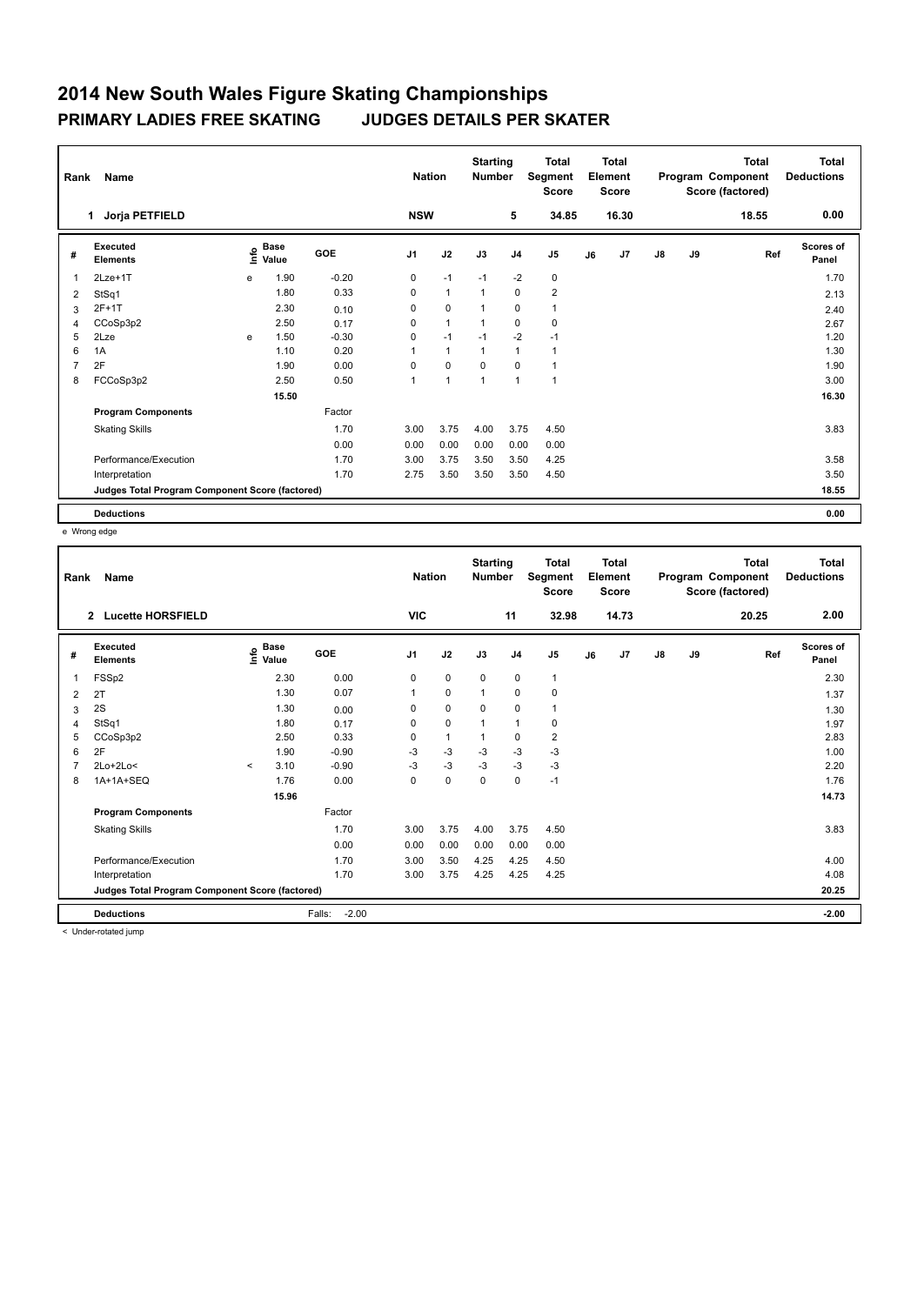| Rank                    | Name                                            | <b>Nation</b>                               |                   | <b>Starting</b><br><b>Number</b> |              | <b>Total</b><br>Segment<br><b>Score</b> |                | <b>Total</b><br>Element<br><b>Score</b> |    |       | Total<br>Program Component<br>Score (factored) | Total<br><b>Deductions</b> |       |                    |
|-------------------------|-------------------------------------------------|---------------------------------------------|-------------------|----------------------------------|--------------|-----------------------------------------|----------------|-----------------------------------------|----|-------|------------------------------------------------|----------------------------|-------|--------------------|
|                         | <b>Emily PEAK</b><br>3                          |                                             |                   | <b>NSW</b>                       |              |                                         | 10             | 31.97                                   |    | 13.43 |                                                |                            | 20.54 | 2.00               |
| #                       | Executed<br><b>Elements</b>                     | <b>Base</b><br>e <sup>Base</sup><br>⊆ Value | GOE               | J <sub>1</sub>                   | J2           | J3                                      | J <sub>4</sub> | J <sub>5</sub>                          | J6 | J7    | J8                                             | J9                         | Ref   | Scores of<br>Panel |
| $\overline{\mathbf{1}}$ | 1A                                              | 1.10                                        | 0.00              | 0                                | $\pmb{0}$    | $\mathbf 0$                             | $\mathbf 0$    | $-1$                                    |    |       |                                                |                            |       | 1.10               |
| 2                       | 2Lo                                             | 1.80                                        | $-0.90$           | -3                               | $-3$         | $-3$                                    | $-3$           | $-3$                                    |    |       |                                                |                            |       | 0.90               |
| 3                       | 1A                                              | 1.10                                        | 0.00              | 0                                | $\mathbf{1}$ | $\mathbf 0$                             | $\mathbf 0$    | 0                                       |    |       |                                                |                            |       | 1.10               |
| 4                       | FCCoSp3p2                                       | 2.50                                        | 0.33              | $-1$                             | 0            | 1                                       | $\mathbf{1}$   | $\overline{\mathbf{c}}$                 |    |       |                                                |                            |       | 2.83               |
| 5                       | $2S+1L0$                                        | 1.80                                        | 0.00              | 0                                | $\mathbf 0$  | $\mathbf 0$                             | $\mathbf 0$    | $\mathbf 0$                             |    |       |                                                |                            |       | 1.80               |
| 6                       | StSq1                                           | 1.80                                        | $-0.40$           | $-3$                             | $-1$         | $-1$                                    | $-2$           | $\mathbf{1}$                            |    |       |                                                |                            |       | 1.40               |
| $\overline{7}$          | 2S                                              | 1.30                                        | 0.00              | 0                                | $\mathbf 0$  | $\mathbf 0$                             | $\mathbf 0$    | $\mathbf 0$                             |    |       |                                                |                            |       | 1.30               |
| 8                       | CCoSp3p2                                        | 2.50                                        | 0.50              | $\mathbf{1}$                     | 1            | 1                                       | $\mathbf{1}$   | $\mathbf{1}$                            |    |       |                                                |                            |       | 3.00               |
|                         |                                                 | 13.90                                       |                   |                                  |              |                                         |                |                                         |    |       |                                                |                            |       | 13.43              |
|                         | <b>Program Components</b>                       |                                             | Factor            |                                  |              |                                         |                |                                         |    |       |                                                |                            |       |                    |
|                         | <b>Skating Skills</b>                           |                                             | 1.70              | 2.75                             | 3.75         | 4.25                                    | 4.25           | 4.25                                    |    |       |                                                |                            |       | 4.08               |
|                         |                                                 |                                             | 0.00              | 0.00                             | 0.00         | 0.00                                    | 0.00           | 0.00                                    |    |       |                                                |                            |       |                    |
|                         | Performance/Execution                           |                                             | 1.70              | 2.50                             | 3.50         | 4.00                                    | 4.50           | 4.50                                    |    |       |                                                |                            |       | 4.00               |
|                         | Interpretation                                  |                                             | 1.70              | 2.50                             | 3.75         | 3.75                                    | 4.50           | 4.50                                    |    |       |                                                |                            |       | 4.00               |
|                         | Judges Total Program Component Score (factored) |                                             |                   |                                  |              |                                         |                |                                         |    |       |                                                |                            |       | 20.54              |
|                         | <b>Deductions</b>                               |                                             | $-2.00$<br>Falls: |                                  |              |                                         |                |                                         |    |       |                                                |                            |       | $-2.00$            |

|                | Rank<br>Name<br>4 Danielle GEBSER               |         |                                  |                   |                | <b>Nation</b> | <b>Starting</b><br><b>Number</b> |                | <b>Total</b><br>Segment<br><b>Score</b> |    | <b>Total</b><br>Element<br><b>Score</b> |               |    | <b>Total</b><br>Program Component<br>Score (factored) | Total<br><b>Deductions</b> |
|----------------|-------------------------------------------------|---------|----------------------------------|-------------------|----------------|---------------|----------------------------------|----------------|-----------------------------------------|----|-----------------------------------------|---------------|----|-------------------------------------------------------|----------------------------|
|                |                                                 |         |                                  |                   | <b>NSW</b>     |               |                                  | $\overline{7}$ | 28.57                                   |    | 11.43                                   |               |    | 19.14                                                 | 2.00                       |
| #              | Executed<br><b>Elements</b>                     |         | <b>Base</b><br>e Base<br>E Value | <b>GOE</b>        | J <sub>1</sub> | J2            | J3                               | J <sub>4</sub> | J <sub>5</sub>                          | J6 | J7                                      | $\mathsf{J}8$ | J9 | Ref                                                   | <b>Scores of</b><br>Panel  |
| $\overline{1}$ | 2S<                                             | $\prec$ | 0.90                             | $-0.60$           | $-3$           | $-3$          | $-3$                             | $-3$           | $-3$                                    |    |                                         |               |    |                                                       | 0.30                       |
| 2              | $1A+2Lo<<$                                      | <<      | 1.60                             | $-0.40$           | $-2$           | $-3$          | $-2$                             | $-2$           | $-2$                                    |    |                                         |               |    |                                                       | 1.20                       |
| 3              | FCCoSp3p2                                       |         | 2.50                             | 0.50              | 1              | $\mathbf{1}$  | 1                                | $\mathbf{1}$   | $-1$                                    |    |                                         |               |    |                                                       | 3.00                       |
| $\overline{4}$ | StSq1                                           |         | 1.80                             | 0.50              | 1              | $\mathbf{1}$  |                                  | 0              | 1                                       |    |                                         |               |    |                                                       | 2.30                       |
| 5              | 2T <                                            | $\prec$ | 0.90                             | $-0.60$           | $-3$           | $-3$          | $-3$                             | $-3$           | $-3$                                    |    |                                         |               |    |                                                       | 0.30                       |
| 6              | $1Lo+2Lo<$                                      | $\prec$ | 1.80                             | $-0.30$           | $-1$           | $-2$          | $-1$                             | $-1$           | $-1$                                    |    |                                         |               |    |                                                       | 1.50                       |
| 8              | CCoSp3p2                                        |         | 2.50                             | 0.33              | 1              | 1             | 0                                | $\mathbf 0$    | $\mathbf{1}$                            |    |                                         |               |    |                                                       | 2.83                       |
|                |                                                 |         | 12.00                            |                   |                |               |                                  |                |                                         |    |                                         |               |    |                                                       | 11.43                      |
|                | <b>Program Components</b>                       |         |                                  | Factor            |                |               |                                  |                |                                         |    |                                         |               |    |                                                       |                            |
|                | <b>Skating Skills</b>                           |         |                                  | 1.70              | 3.25           | 3.50          | 3.75                             | 3.75           | 3.75                                    |    |                                         |               |    |                                                       | 3.67                       |
|                |                                                 |         |                                  | 0.00              | 0.00           | 0.00          | 0.00                             | 0.00           | 0.00                                    |    |                                         |               |    |                                                       |                            |
|                | Performance/Execution                           |         |                                  | 1.70              | 3.00           | 3.25          | 3.75                             | 4.00           | 4.00                                    |    |                                         |               |    |                                                       | 3.67                       |
|                | Interpretation                                  |         |                                  | 1.70              | 3.00           | 3.75          | 4.00                             | 4.00           | 4.00                                    |    |                                         |               |    |                                                       | 3.92                       |
|                | Judges Total Program Component Score (factored) |         |                                  |                   |                |               |                                  |                |                                         |    |                                         |               |    |                                                       | 19.14                      |
|                | <b>Deductions</b>                               |         |                                  | Falls:<br>$-2.00$ |                |               |                                  |                |                                         |    |                                         |               |    |                                                       | $-2.00$                    |

< Under-rotated jump << Downgraded jump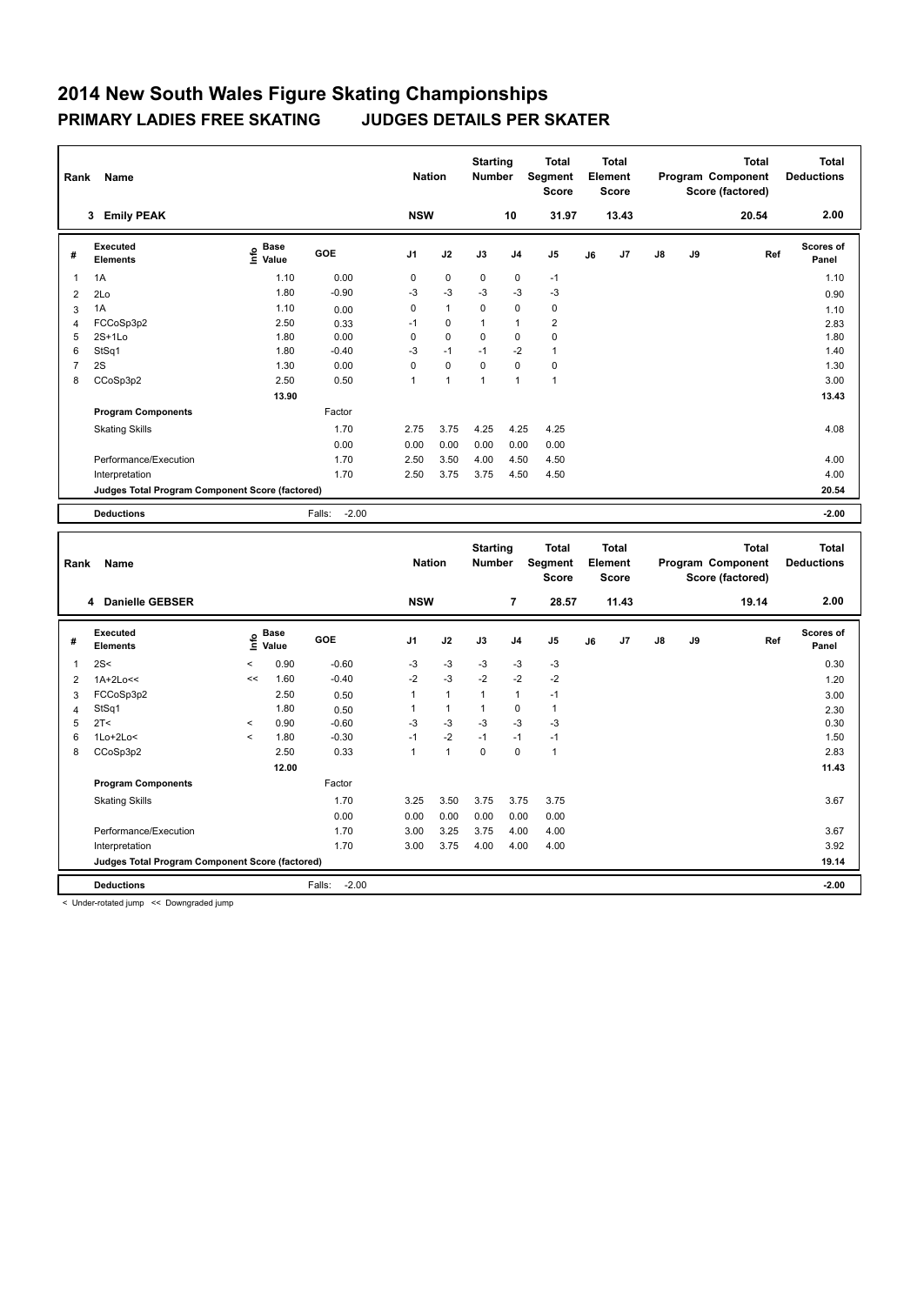| Rank | Name                                            | <b>Nation</b>                               |         | <b>Starting</b><br><b>Number</b> |             | <b>Total</b><br>Segment<br><b>Score</b> |                | <b>Total</b><br>Element<br><b>Score</b> |    |       | <b>Total</b><br>Program Component<br>Score (factored) | <b>Total</b><br><b>Deductions</b> |       |                           |
|------|-------------------------------------------------|---------------------------------------------|---------|----------------------------------|-------------|-----------------------------------------|----------------|-----------------------------------------|----|-------|-------------------------------------------------------|-----------------------------------|-------|---------------------------|
|      | 5 Ariel WANG                                    |                                             |         | <b>NSW</b>                       |             |                                         | 8              | 28.51                                   |    | 13.92 |                                                       |                                   | 14.59 | 0.00                      |
| #    | Executed<br><b>Elements</b>                     | <b>Base</b><br>e <sup>Base</sup><br>⊑ Value | GOE     | J <sub>1</sub>                   | J2          | J3                                      | J <sub>4</sub> | J <sub>5</sub>                          | J6 | J7    | $\mathsf{J}8$                                         | J9                                | Ref   | <b>Scores of</b><br>Panel |
| 1    | 2Lo                                             | 1.80                                        | $-0.30$ | $-1$                             | 0           | $-1$                                    | $-1$           | $-1$                                    |    |       |                                                       |                                   |       | 1.50                      |
| 2    | FCCoSp3p2                                       | 2.50                                        | 0.00    | $-1$                             | $\mathbf 0$ | 0                                       | $\mathbf 0$    | 0                                       |    |       |                                                       |                                   |       | 2.50                      |
| 3    | $1A+1T$                                         | 1.50                                        | 0.00    | 0                                | $\pmb{0}$   | 0                                       | 0              | 0                                       |    |       |                                                       |                                   |       | 1.50                      |
| 4    | 2F                                              | 1.90                                        | $-0.30$ | $-1$                             | $-1$        | $-2$                                    | 0              | $-1$                                    |    |       |                                                       |                                   |       | 1.60                      |
| 5    | StSqB                                           | 1.50                                        | 0.00    | 0                                | $\mathbf 0$ | 0                                       | $\mathbf 0$    | 0                                       |    |       |                                                       |                                   |       | 1.50                      |
| 6    | 2S+1A+SEQ                                       | 1.92                                        | 0.00    | $\Omega$                         | $\mathbf 0$ | 0                                       | $\mathbf 0$    | 0                                       |    |       |                                                       |                                   |       | 1.92                      |
| 7    | 2S                                              | 1.30                                        | $-0.40$ | -3                               | $-2$        | $-2$                                    | $-2$           | $-2$                                    |    |       |                                                       |                                   |       | 0.90                      |
| 8    | CCoSp3p2                                        | 2.50                                        | 0.00    | 0                                | $\mathbf 0$ | 0                                       | $\mathbf 0$    | $\mathbf{1}$                            |    |       |                                                       |                                   |       | 2.50                      |
|      |                                                 | 14.92                                       |         |                                  |             |                                         |                |                                         |    |       |                                                       |                                   |       | 13.92                     |
|      | <b>Program Components</b>                       |                                             | Factor  |                                  |             |                                         |                |                                         |    |       |                                                       |                                   |       |                           |
|      | <b>Skating Skills</b>                           |                                             | 1.70    | 2.75                             | 2.75        | 3.00                                    | 3.50           | 3.75                                    |    |       |                                                       |                                   |       | 3.08                      |
|      |                                                 |                                             | 0.00    | 0.00                             | 0.00        | 0.00                                    | 0.00           | 0.00                                    |    |       |                                                       |                                   |       |                           |
|      | Performance/Execution                           |                                             | 1.70    | 2.50                             | 2.50        | 2.75                                    | 3.25           | 3.50                                    |    |       |                                                       |                                   |       | 2.83                      |
|      | Interpretation                                  |                                             | 1.70    | 2.50                             | 2.50        | 2.50                                    | 3.00           | 3.25                                    |    |       |                                                       |                                   |       | 2.67                      |
|      | Judges Total Program Component Score (factored) |                                             |         |                                  |             |                                         |                |                                         |    |       |                                                       |                                   |       | 14.59                     |
|      | <b>Deductions</b>                               |                                             |         |                                  |             |                                         |                |                                         |    |       |                                                       |                                   |       | 0.00                      |

| Rank           | Name                                            | <b>Nation</b>            |                                  | <b>Starting</b><br><b>Number</b> |                | Total<br>Segment<br><b>Score</b> |              | <b>Total</b><br>Element<br><b>Score</b> |              |    | <b>Total</b><br>Program Component<br>Score (factored) | <b>Total</b><br><b>Deductions</b> |    |       |                    |
|----------------|-------------------------------------------------|--------------------------|----------------------------------|----------------------------------|----------------|----------------------------------|--------------|-----------------------------------------|--------------|----|-------------------------------------------------------|-----------------------------------|----|-------|--------------------|
|                | <b>Manami HASHIMOTO</b><br>6                    |                          |                                  |                                  | <b>NSW</b>     |                                  |              | 13                                      | 28.42        |    | 11.14                                                 |                                   |    | 17.28 | 0.00               |
| #              | Executed<br><b>Elements</b>                     |                          | <b>Base</b><br>e Base<br>E Value | GOE                              | J <sub>1</sub> | J2                               | J3           | J <sub>4</sub>                          | J5           | J6 | J7                                                    | J8                                | J9 | Ref   | Scores of<br>Panel |
| 1              | CCoSp3p2                                        |                          | 2.50                             | 0.50                             | 1              | $\mathbf{1}$                     | $\mathbf{1}$ | $\mathbf{1}$                            | $\mathbf{1}$ |    |                                                       |                                   |    |       | 3.00               |
| 2              | $1A+2T<$                                        | $\hat{}$                 | 2.00                             | $-0.13$                          | $\Omega$       | $-1$                             | $-1$         | $-1$                                    | 0            |    |                                                       |                                   |    |       | 1.87               |
| 3              | 2S<                                             | $\prec$                  | 0.90                             | $-0.20$                          | 0              | $-1$                             | $-1$         | $-1$                                    | $-1$         |    |                                                       |                                   |    |       | 0.70               |
| 4              | 2Lo<<                                           | <<                       | 0.50                             | $-0.20$                          | $-2$           | $-2$                             | $-2$         | $-2$                                    | $-1$         |    |                                                       |                                   |    |       | 0.30               |
| 5              | 1A                                              |                          | 1.10                             | 0.07                             | 0              | $\mathbf{1}$                     | $\mathbf{1}$ | $\mathbf 0$                             | $\mathbf 0$  |    |                                                       |                                   |    |       | 1.17               |
| 6              | StSq1                                           |                          | 1.80                             | 0.00                             | 0              | $\mathbf 0$                      | $\mathbf 0$  | $\mathbf 0$                             | 0            |    |                                                       |                                   |    |       | 1.80               |
| $\overline{7}$ | $2S<+1Lo$                                       | $\overline{\phantom{a}}$ | 1.40                             | $-0.20$                          | $\Omega$       | $-1$                             | $-1$         | $-1$                                    | $-1$         |    |                                                       |                                   |    |       | 1.20               |
| 8              | FCoSp2p1                                        |                          | 1.20                             | $-0.10$                          | $-2$           | $\mathbf 0$                      | $\mathbf 0$  | $-1$                                    | 0            |    |                                                       |                                   |    |       | 1.10               |
|                |                                                 |                          | 11.40                            |                                  |                |                                  |              |                                         |              |    |                                                       |                                   |    |       | 11.14              |
|                | <b>Program Components</b>                       |                          |                                  | Factor                           |                |                                  |              |                                         |              |    |                                                       |                                   |    |       |                    |
|                | <b>Skating Skills</b>                           |                          |                                  | 1.70                             | 3.25           | 3.75                             | 3.50         | 3.50                                    | 4.00         |    |                                                       |                                   |    |       | 3.58               |
|                |                                                 |                          |                                  | 0.00                             | 0.00           | 0.00                             | 0.00         | 0.00                                    | 0.00         |    |                                                       |                                   |    |       |                    |
|                | Performance/Execution                           |                          |                                  | 1.70                             | 3.00           | 3.50                             | 3.00         | 3.75                                    | 3.50         |    |                                                       |                                   |    |       | 3.33               |
|                | Interpretation                                  |                          |                                  | 1.70                             | 3.00           | 3.50                             | 3.00         | 3.75                                    | 3.25         |    |                                                       |                                   |    |       | 3.25               |
|                | Judges Total Program Component Score (factored) |                          |                                  |                                  |                |                                  |              |                                         |              |    |                                                       |                                   |    |       | 17.28              |
|                | <b>Deductions</b>                               |                          |                                  |                                  |                |                                  |              |                                         |              |    |                                                       |                                   |    |       | 0.00               |

< Under-rotated jump << Downgraded jump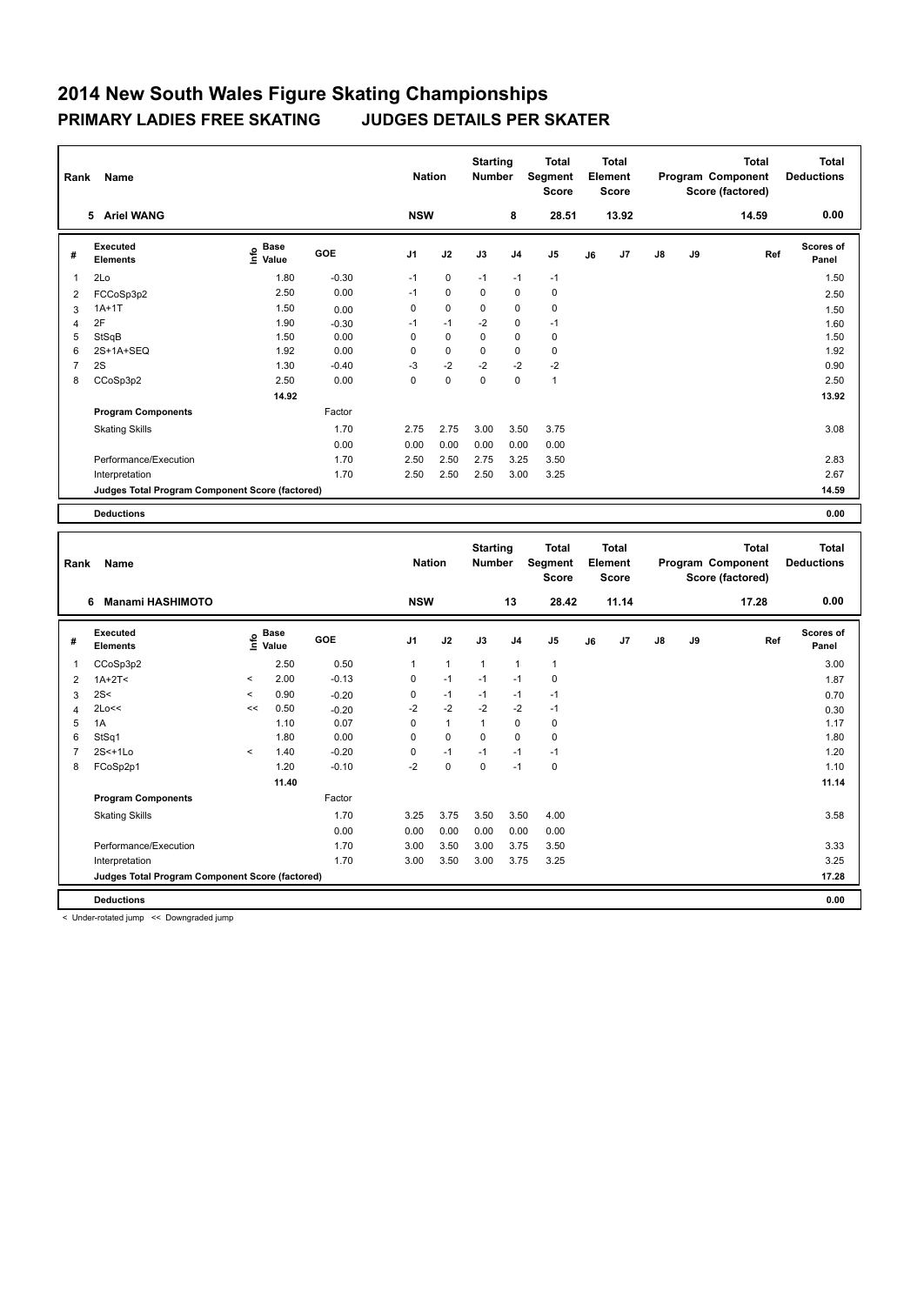| Rank        | Name                                            |         | <b>Nation</b>                    |                   | <b>Starting</b><br><b>Number</b> |              | <b>Total</b><br>Segment<br><b>Score</b> |                | <b>Total</b><br>Element<br><b>Score</b> |    |      | <b>Total</b><br>Program Component<br>Score (factored) | <b>Total</b><br><b>Deductions</b> |       |                           |
|-------------|-------------------------------------------------|---------|----------------------------------|-------------------|----------------------------------|--------------|-----------------------------------------|----------------|-----------------------------------------|----|------|-------------------------------------------------------|-----------------------------------|-------|---------------------------|
|             | <b>Jordyn CALDWELL</b><br>7                     |         |                                  |                   | <b>NSW</b>                       |              |                                         | 1              | 28.01                                   |    | 9.03 |                                                       |                                   | 19.98 | 1.00                      |
| #           | Executed<br><b>Elements</b>                     |         | <b>Base</b><br>e Base<br>⊆ Value | GOE               | J <sub>1</sub>                   | J2           | J3                                      | J <sub>4</sub> | J <sub>5</sub>                          | J6 | J7   | $\mathsf{J}8$                                         | J9                                | Ref   | <b>Scores of</b><br>Panel |
| $\mathbf 1$ | $1A+1T$                                         |         | 1.50                             | 0.13              | $\mathbf 0$                      | $\mathbf{1}$ | $\mathbf{1}$                            | $\mathbf 0$    | 1                                       |    |      |                                                       |                                   |       | 1.63                      |
| 2           | $2S<+1Lo$                                       | $\prec$ | 1.40                             | $-0.20$           | $-1$                             | $-1$         | $-1$                                    | $-1$           | $-1$                                    |    |      |                                                       |                                   |       | 1.20                      |
| 3           | 2Lo<<                                           | <<      | 0.50                             | $-0.30$           | $-3$                             | $-2$         | $-3$                                    | $-3$           | $-3$                                    |    |      |                                                       |                                   |       | 0.20                      |
| 4           | CCoSp2p1                                        |         | 1.40                             | 0.50              | 0                                | $\mathbf{1}$ | $\mathbf{1}$                            | $\mathbf{1}$   | $\overline{2}$                          |    |      |                                                       |                                   |       | 1.90                      |
| 5           | 2S<<                                            | <<      | 0.40                             | $-0.20$           | $-2$                             | $-2$         | $-2$                                    | $-2$           | $-1$                                    |    |      |                                                       |                                   |       | 0.20                      |
| 6           | StSqB                                           |         | 1.50                             | 0.00              | 0                                | $\mathbf 0$  | $\mathbf{1}$                            | $\mathbf 0$    | $\mathbf 0$                             |    |      |                                                       |                                   |       | 1.50                      |
| 7           | 1A                                              |         | 1.10                             | 0.20              | 0                                | $\mathbf{1}$ | $\mathbf{1}$                            | $\mathbf{1}$   | $\mathbf{1}$                            |    |      |                                                       |                                   |       | 1.30                      |
| 8           | FCoSp2p1                                        |         | 1.20                             | $-0.10$           | $-1$                             | $\mathbf 0$  | $\mathbf 0$                             | $-1$           | 0                                       |    |      |                                                       |                                   |       | 1.10                      |
|             |                                                 |         | 9.00                             |                   |                                  |              |                                         |                |                                         |    |      |                                                       |                                   |       | 9.03                      |
|             | <b>Program Components</b>                       |         |                                  | Factor            |                                  |              |                                         |                |                                         |    |      |                                                       |                                   |       |                           |
|             | <b>Skating Skills</b>                           |         |                                  | 1.70              | 3.50                             | 3.50         | 4.00                                    | 4.00           | 3.75                                    |    |      |                                                       |                                   |       | 3.75                      |
|             |                                                 |         |                                  | 0.00              | 0.00                             | 0.00         | 0.00                                    | 0.00           | 0.00                                    |    |      |                                                       |                                   |       |                           |
|             | Performance/Execution                           |         |                                  | 1.70              | 3.25                             | 3.50         | 4.25                                    | 4.25           | 4.50                                    |    |      |                                                       |                                   |       | 4.00                      |
|             | Interpretation                                  |         |                                  | 1.70              | 3.00                             | 3.75         | 4.25                                    | 4.00           | 4.50                                    |    |      |                                                       |                                   |       | 4.00                      |
|             | Judges Total Program Component Score (factored) |         |                                  |                   |                                  |              |                                         |                |                                         |    |      |                                                       |                                   |       | 19.98                     |
|             | <b>Deductions</b>                               |         |                                  | $-1.00$<br>Falls: |                                  |              |                                         |                |                                         |    |      |                                                       |                                   |       | $-1.00$                   |

< Under-rotated jump << Downgraded jump

| Rank           | Name<br><b>Emily IMBER</b><br>8                 |                   |         | <b>Nation</b>  |              | <b>Starting</b><br><b>Number</b> |                | <b>Total</b><br>Segment<br><b>Score</b> |    | <b>Total</b><br>Element<br><b>Score</b> |               |    | <b>Total</b><br>Program Component<br>Score (factored) | <b>Total</b><br><b>Deductions</b> |
|----------------|-------------------------------------------------|-------------------|---------|----------------|--------------|----------------------------------|----------------|-----------------------------------------|----|-----------------------------------------|---------------|----|-------------------------------------------------------|-----------------------------------|
|                |                                                 |                   |         | <b>NSW</b>     |              |                                  | 14             | 25.45                                   |    | 10.44                                   |               |    | 15.01                                                 | 0.00                              |
| #              | <b>Executed</b><br><b>Elements</b>              | e Base<br>⊆ Value | GOE     | J <sub>1</sub> | J2           | J3                               | J <sub>4</sub> | J <sub>5</sub>                          | J6 | J <sub>7</sub>                          | $\mathsf{J}8$ | J9 | Ref                                                   | <b>Scores of</b><br>Panel         |
| 1              | 2S                                              | 1.30              | $-0.33$ | $-2$           | $-1$         | $-2$                             | $-1$           | $-2$                                    |    |                                         |               |    |                                                       | 0.97                              |
| $\overline{2}$ | $1A+1T$                                         | 1.50              | 0.00    | 0              | 0            | $\Omega$                         | 0              | $-1$                                    |    |                                         |               |    |                                                       | 1.50                              |
| 3              | FCSp1V1                                         | 1.30              | 0.00    | $-1$           | 0            | $\mathbf 0$                      | 0              | 0                                       |    |                                         |               |    |                                                       | 1.30                              |
| 4              | StSqB                                           | 1.50              | $-0.10$ | 0              | $-1$         | $-1$                             | 0              | 0                                       |    |                                         |               |    |                                                       | 1.40                              |
| 5              | 2S                                              | 1.30              | $-0.13$ | $-2$           | $-1$         | $\mathbf 0$                      | $\mathbf 0$    | $-1$                                    |    |                                         |               |    |                                                       | 1.17                              |
| 6              | 1Lo+1Lo                                         | 1.00              | 0.00    | 0              | $\mathbf{1}$ | $\mathbf 0$                      | $\mathbf 0$    | $-1$                                    |    |                                         |               |    |                                                       | 1.00                              |
| 7              | 1A                                              | 1.10              | 0.00    | $\Omega$       | 0            | $\Omega$                         | $\mathbf 0$    | 0                                       |    |                                         |               |    |                                                       | 1.10                              |
| 8              | CCoSp3p1                                        | 2.00              | 0.00    | 0              | 0            | 0                                | 0              | 0                                       |    |                                         |               |    |                                                       | 2.00                              |
|                |                                                 | 11.00             |         |                |              |                                  |                |                                         |    |                                         |               |    |                                                       | 10.44                             |
|                | <b>Program Components</b>                       |                   | Factor  |                |              |                                  |                |                                         |    |                                         |               |    |                                                       |                                   |
|                | <b>Skating Skills</b>                           |                   | 1.70    | 2.75           | 2.75         | 3.00                             | 3.50           | 3.50                                    |    |                                         |               |    |                                                       | 3.08                              |
|                |                                                 |                   | 0.00    | 0.00           | 0.00         | 0.00                             | 0.00           | 0.00                                    |    |                                         |               |    |                                                       |                                   |
|                | Performance/Execution                           |                   | 1.70    | 2.50           | 2.50         | 2.75                             | 3.50           | 3.50                                    |    |                                         |               |    |                                                       | 2.92                              |
|                | Interpretation                                  |                   | 1.70    | 2.25           | 2.50         | 2.75                             | 3.25           | 3.25                                    |    |                                         |               |    |                                                       | 2.83                              |
|                | Judges Total Program Component Score (factored) |                   |         |                |              |                                  |                |                                         |    |                                         |               |    |                                                       | 15.01                             |
|                | <b>Deductions</b>                               |                   |         |                |              |                                  |                |                                         |    |                                         |               |    |                                                       | 0.00                              |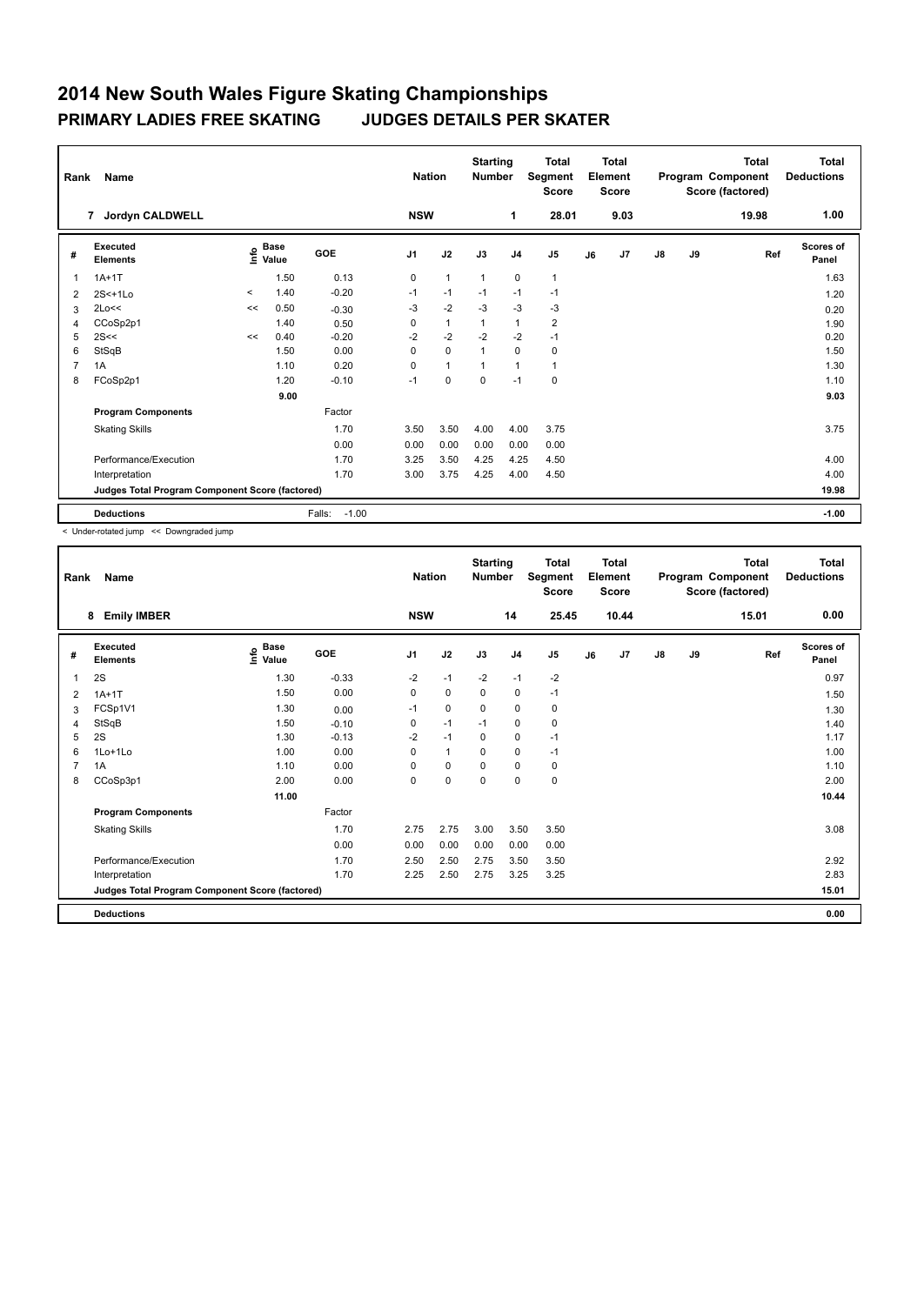| Rank           | <b>Name</b>                                     | <b>Nation</b> |                                  | <b>Starting</b><br><b>Number</b> |                | <b>Total</b><br>Segment<br><b>Score</b> |             | <b>Total</b><br>Element<br><b>Score</b> |                |    | Total<br>Program Component<br>Score (factored) | <b>Total</b><br><b>Deductions</b> |    |       |                           |
|----------------|-------------------------------------------------|---------------|----------------------------------|----------------------------------|----------------|-----------------------------------------|-------------|-----------------------------------------|----------------|----|------------------------------------------------|-----------------------------------|----|-------|---------------------------|
|                | Amy BODEGRAVEN<br>9                             |               |                                  |                                  | <b>NSW</b>     |                                         |             | 3                                       | 24.17          |    | 9.16                                           |                                   |    | 15.01 | 0.00                      |
| #              | Executed<br><b>Elements</b>                     |               | <b>Base</b><br>e Base<br>E Value | GOE                              | J <sub>1</sub> | J2                                      | J3          | J <sub>4</sub>                          | J <sub>5</sub> | J6 | J7                                             | $\mathsf{J}8$                     | J9 | Ref   | <b>Scores of</b><br>Panel |
| $\mathbf 1$    | 2S<                                             | $\prec$       | 0.90                             | $-0.47$                          | $-3$           | $-3$                                    | $-2$        | $-2$                                    | $-2$           |    |                                                |                                   |    |       | 0.43                      |
| 2              | $1A+1L0$                                        |               | 1.60                             | 0.00                             | 0              | $\mathbf 0$                             | 0           | $\mathbf 0$                             | $\pmb{0}$      |    |                                                |                                   |    |       | 1.60                      |
| 3              | CCoSp3p1                                        |               | 2.00                             | 0.00                             | 0              | $\mathbf 0$                             | 0           | $\mathbf 0$                             | 0              |    |                                                |                                   |    |       | 2.00                      |
| 4              | $1A+1Lo$                                        |               | 1.60                             | 0.00                             | 0              | $\mathbf 0$                             | $\mathbf 0$ | $-1$                                    | $\mathbf{1}$   |    |                                                |                                   |    |       | 1.60                      |
| 5              | 2T<<                                            | <<            | 0.40                             | $-0.27$                          | -3             | $-3$                                    | $-3$        | $-2$                                    | $-2$           |    |                                                |                                   |    |       | 0.13                      |
| 6              | FCCoSp3p1                                       |               | 2.00                             | $-0.30$                          | $-1$           | $-1$                                    | $-1$        | $-1$                                    | $-1$           |    |                                                |                                   |    |       | 1.70                      |
| $\overline{7}$ | 2S<<                                            | <<            | 0.40                             | $-0.20$                          | $-2$           | $-2$                                    | $-2$        | $-2$                                    | $-2$           |    |                                                |                                   |    |       | 0.20                      |
| 8              | StSqB                                           |               | 1.50                             | 0.00                             | 0              | $\mathbf 0$                             | 0           | $\mathbf 0$                             | $-1$           |    |                                                |                                   |    |       | 1.50                      |
|                |                                                 |               | 10.40                            |                                  |                |                                         |             |                                         |                |    |                                                |                                   |    |       | 9.16                      |
|                | <b>Program Components</b>                       |               |                                  | Factor                           |                |                                         |             |                                         |                |    |                                                |                                   |    |       |                           |
|                | <b>Skating Skills</b>                           |               |                                  | 1.70                             | 2.75           | 2.75                                    | 3.00        | 3.00                                    | 3.25           |    |                                                |                                   |    |       | 2.92                      |
|                |                                                 |               |                                  | 0.00                             | 0.00           | 0.00                                    | 0.00        | 0.00                                    | 0.00           |    |                                                |                                   |    |       |                           |
|                | Performance/Execution                           |               |                                  | 1.70                             | 2.75           | 3.00                                    | 3.00        | 3.25                                    | 3.50           |    |                                                |                                   |    |       | 3.08                      |
|                | Interpretation                                  |               |                                  | 1.70                             | 2.50           | 2.75                                    | 2.75        | 3.00                                    | 3.25           |    |                                                |                                   |    |       | 2.83                      |
|                | Judges Total Program Component Score (factored) |               |                                  |                                  |                |                                         |             |                                         |                |    |                                                |                                   |    |       | 15.01                     |
|                | <b>Deductions</b>                               |               |                                  |                                  |                |                                         |             |                                         |                |    |                                                |                                   |    |       | 0.00                      |

< Under-rotated jump << Downgraded jump

| Rank           | Name                                            | <b>Nation</b> |                                             | <b>Starting</b><br><b>Number</b> |                | <b>Total</b><br>Segment<br><b>Score</b> |             | <b>Total</b><br>Element<br><b>Score</b> |                |    | <b>Total</b><br>Program Component<br>Score (factored) | <b>Total</b><br><b>Deductions</b> |    |       |                           |
|----------------|-------------------------------------------------|---------------|---------------------------------------------|----------------------------------|----------------|-----------------------------------------|-------------|-----------------------------------------|----------------|----|-------------------------------------------------------|-----------------------------------|----|-------|---------------------------|
|                | <b>Makaela PURDY</b><br>10                      |               |                                             |                                  | <b>NSW</b>     |                                         |             | 4                                       | 23.63          |    | 9.04                                                  |                                   |    | 14.59 | 0.00                      |
| #              | Executed<br><b>Elements</b>                     |               | <b>Base</b><br>e <sup>Base</sup><br>⊆ Value | <b>GOE</b>                       | J <sub>1</sub> | J2                                      | J3          | J <sub>4</sub>                          | J <sub>5</sub> | J6 | J <sub>7</sub>                                        | $\mathsf{J}8$                     | J9 | Ref   | <b>Scores of</b><br>Panel |
| 1              | 1A                                              |               | 1.10                                        | 0.00                             | 0              | 0                                       | $\mathbf 0$ | $\mathbf 0$                             | 0              |    |                                                       |                                   |    |       | 1.10                      |
| 2              | 2F<                                             | $\,<\,$       | 1.40                                        | $-0.30$                          | 0              | $-2$                                    | $-1$        | $-1$                                    | $-1$           |    |                                                       |                                   |    |       | 1.10                      |
| 3              | 2S<                                             | $\prec$       | 0.90                                        | $-0.13$                          | 0              | $-1$                                    | $-1$        | $-1$                                    | 0              |    |                                                       |                                   |    |       | 0.77                      |
| $\overline{4}$ | CCoSp3p1                                        |               | 2.00                                        | $-0.10$                          | $-1$           | $-1$                                    | 0           | $\mathbf 0$                             | 1              |    |                                                       |                                   |    |       | 1.90                      |
| 5              | StSqB                                           |               | 1.50                                        | 0.00                             | 0              | 0                                       | $-1$        | 0                                       | 1              |    |                                                       |                                   |    |       | 1.50                      |
| 6              | $1A+1L0$                                        |               | 1.60                                        | 0.00                             | 0              | $\mathbf 0$                             | $\mathbf 0$ | $\mathbf 0$                             | 0              |    |                                                       |                                   |    |       | 1.60                      |
|                | FCoSp                                           |               | 0.00                                        | 0.00                             | $\sim$         | $\sim$                                  | ÷           | $\overline{\phantom{a}}$                | $\sim$         |    |                                                       |                                   |    |       | 0.00                      |
| 8              | $2S<+1L0$                                       | $\prec$       | 1.40                                        | $-0.33$                          | $-2$           | $-2$                                    | $-2$        | $-1$                                    | $-1$           |    |                                                       |                                   |    |       | 1.07                      |
|                |                                                 |               | 9.90                                        |                                  |                |                                         |             |                                         |                |    |                                                       |                                   |    |       | 9.04                      |
|                | <b>Program Components</b>                       |               |                                             | Factor                           |                |                                         |             |                                         |                |    |                                                       |                                   |    |       |                           |
|                | <b>Skating Skills</b>                           |               |                                             | 1.70                             | 2.75           | 2.75                                    | 3.00        | 3.25                                    | 3.50           |    |                                                       |                                   |    |       | 3.00                      |
|                |                                                 |               |                                             | 0.00                             | 0.00           | 0.00                                    | 0.00        | 0.00                                    | 0.00           |    |                                                       |                                   |    |       |                           |
|                | Performance/Execution                           |               |                                             | 1.70                             | 2.50           | 2.50                                    | 2.75        | 3.00                                    | 3.75           |    |                                                       |                                   |    |       | 2.75                      |
|                | Interpretation                                  |               |                                             | 1.70                             | 2.50           | 2.75                                    | 2.75        | 3.00                                    | 3.75           |    |                                                       |                                   |    |       | 2.83                      |
|                | Judges Total Program Component Score (factored) |               |                                             |                                  |                |                                         |             |                                         |                |    |                                                       |                                   |    |       | 14.59                     |
|                | <b>Deductions</b>                               |               |                                             |                                  |                |                                         |             |                                         |                |    |                                                       |                                   |    |       | 0.00                      |

< Under-rotated jump